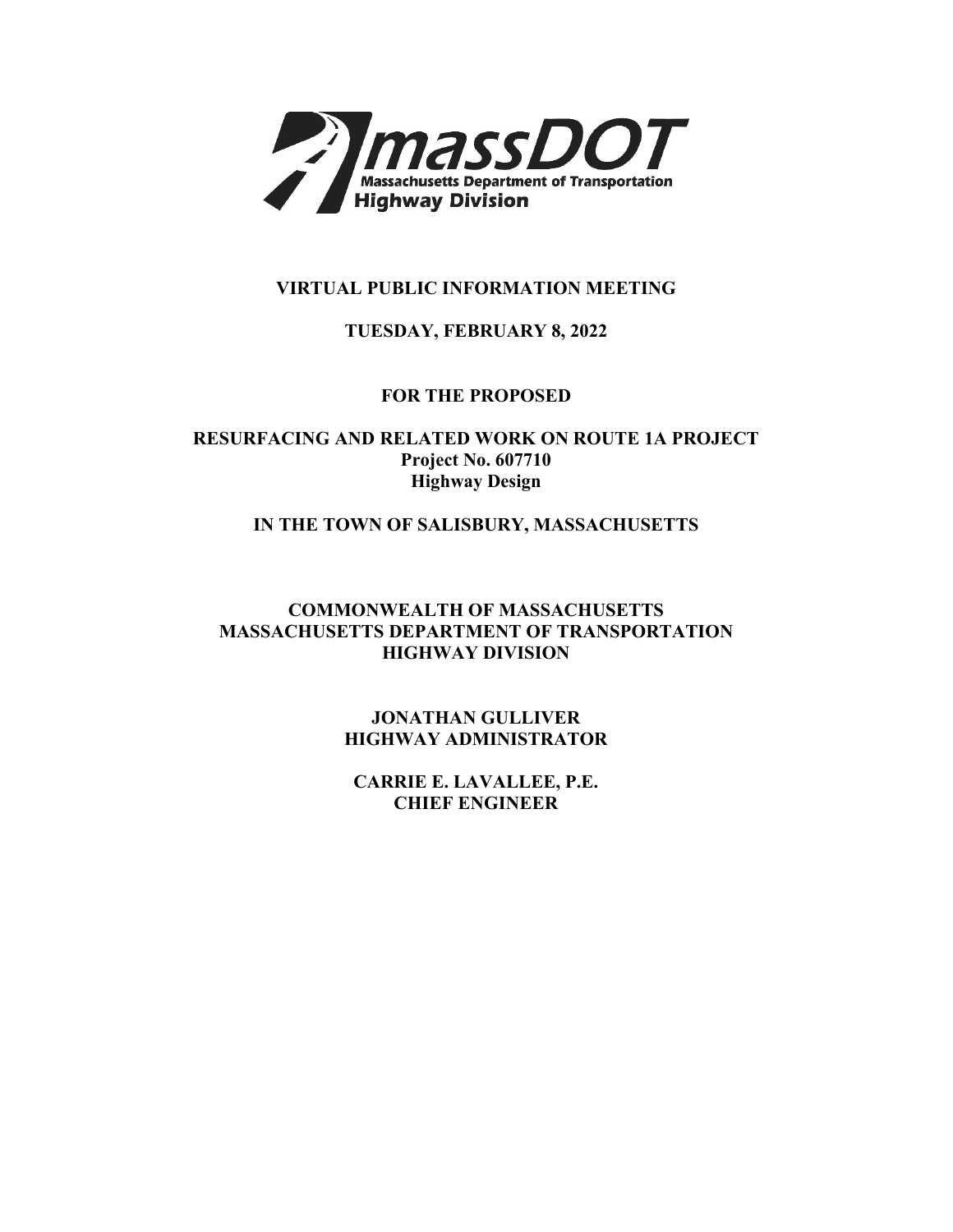## **THE COMMONWEALTH OF MASSACHUSETTS MASSACHUSETTS DEPARTMENT OF TRANSPORTATION – HIGHWAY DIVISION NOTICE OF A PUBLIC INFORMATION MEETING Project File No. 607710**

A Live Virtual Public Information Meeting will be hosted on the MassDOT website below to present the design for the proposed Resurfacing and Related Work on Route 1A project in Salisbury, MA.

#### WHEN: WHEN: **7:00pm, Tuesday, February 8, 2022**

PURPOSE: submitted in response to the meeting will be reviewed and considered to the maximum extent possible. The purpose of this meeting is to provide the public with the opportunity to become fully acquainted with the proposed Resurfacing and Related Work on Route 1A project. All views and comments

 PROPOSAL: The proposed project consists of the reconstruction of a portion of Route 1A (North End incidental items and as required by the Engineer. Bicycle accommodations consisting of a 2-way separated bike Boulevard) in Salisbury; construction of a 2-way separated bike lane including crossings; sidewalk and pedestrian curb ramp construction; reconstruction of driveway aprons; removing and replacing guardrail and fence as needed; adjusting, cleaning, rebuilding, and upgrading drainage structures; replacement of drainage structure frames, grates, and covers as needed; removing and resetting granite curbing; replacing any broken granite curbing; removing and resetting of traffic signs; placing final pavement markings; and completing lane have been provided in accordance with applicable design guides.

 A secure right-of-way is necessary for this project. Acquisitions in fee and permanent or temporary easements may be required. The Commonwealth of Massachusetts is responsible for acquiring all needed rights in private or public lands. MassDOT's policy concerning land acquisitions will be presented in the meeting.

 Project inquiries, written statements and other exhibits regarding the proposed undertaking may be submitted to Carrie E. Lavallee, P.E., Acting Chief Engineer, via e-mail to [DOTHighwayDesign@dot.state.ma.us](mailto:DOTHighwayDesign@dot.state.ma.us) or via US Mail to Suite 6340, 10 Park Plaza, Boston, MA 02116, Attention: Highway Design, Project File No. 607710.

 This meeting is accessible to people with disabilities. MassDOT provides reasonable accommodations and/or available. For accommodation or language assistance, please contact MassDOT's Chief Diversity and Civil Rights Officer by phone (857-368-8580), TTD/TTY at (857) 266-0603, fax (857) 368-0602 or by email [\(MassDOT.CivilRights@dot.state.ma.us\)](mailto:MassDOT.CivilRights@dot.state.ma.us). Requests should be made as soon as possible prior to the meeting, interpretation, requests should be made at least ten business days before the meeting. language assistance free of charge upon request (e.g interpreters in American Sign Language and languages other than English, live captioning, videos, assistive listening devices and alternate material formats), as and for more difficult to arrange services including sign-language, CART or language translation or

This Live Virtual Design Public Information Meeting or a cancellation announcement will be hosted on the internet at [www.mass.gov/massdot-highway-design-public-hearings.](http://www.mass.gov/massdot-highway-design-public-hearings)

**JONATHAN GULLIVER** HIGHWAY ADMINISTRATOR ACTING CHIEF ENGINEER

CARRIE. E. LAVALLEE, P.E.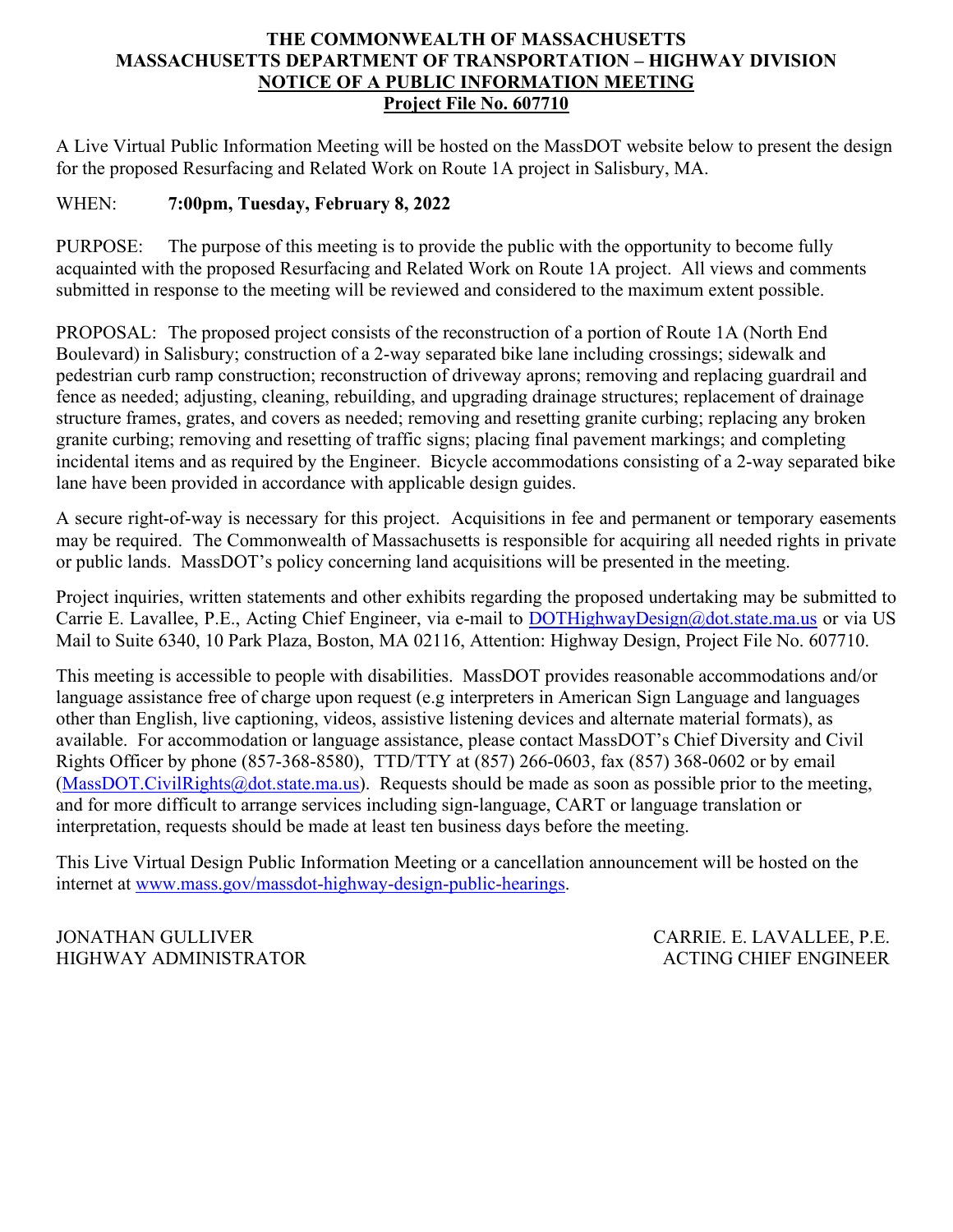#### **LOCUS MAP**





LENGTH OF PROJECT = 10859.47 FEET = 2.0567 MILES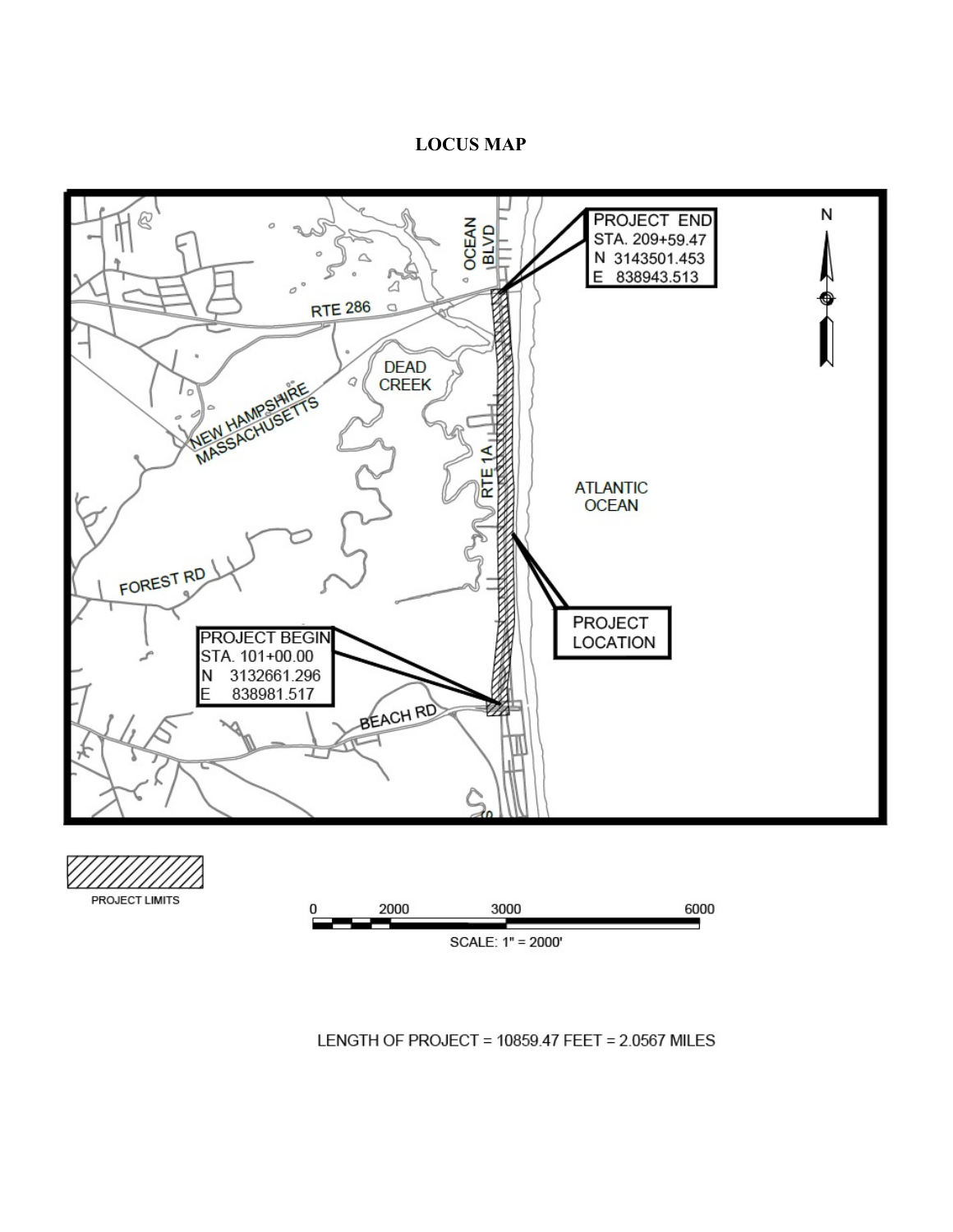

## **TYPICAL EXISTING CONDITIONS**

**PROPOSED DESIGN ALTERNATIVE**



**CONCEPT HYBRID** SCALE: 1" to 4"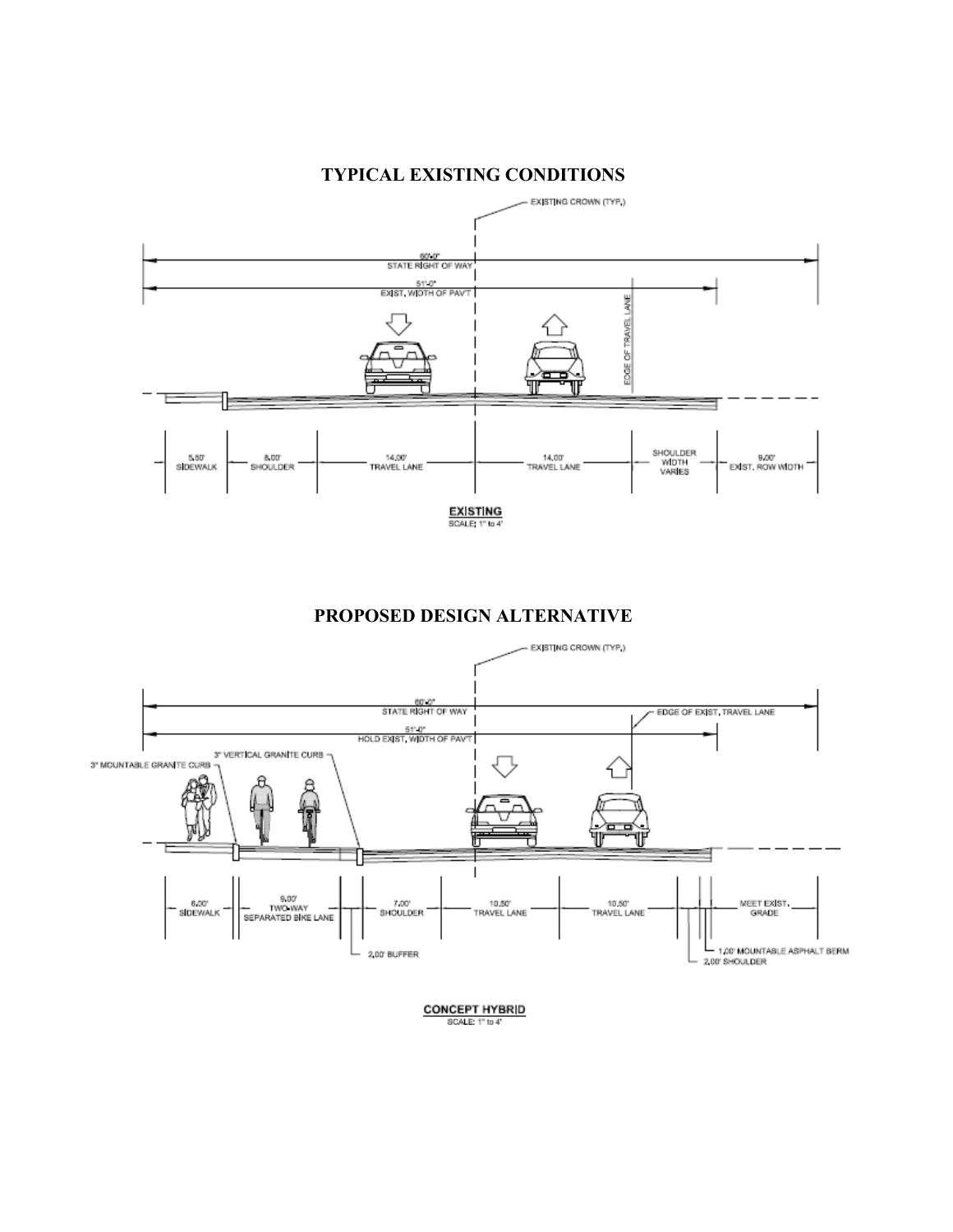## **PROPOSED DESIGN ALTERNATIVE**



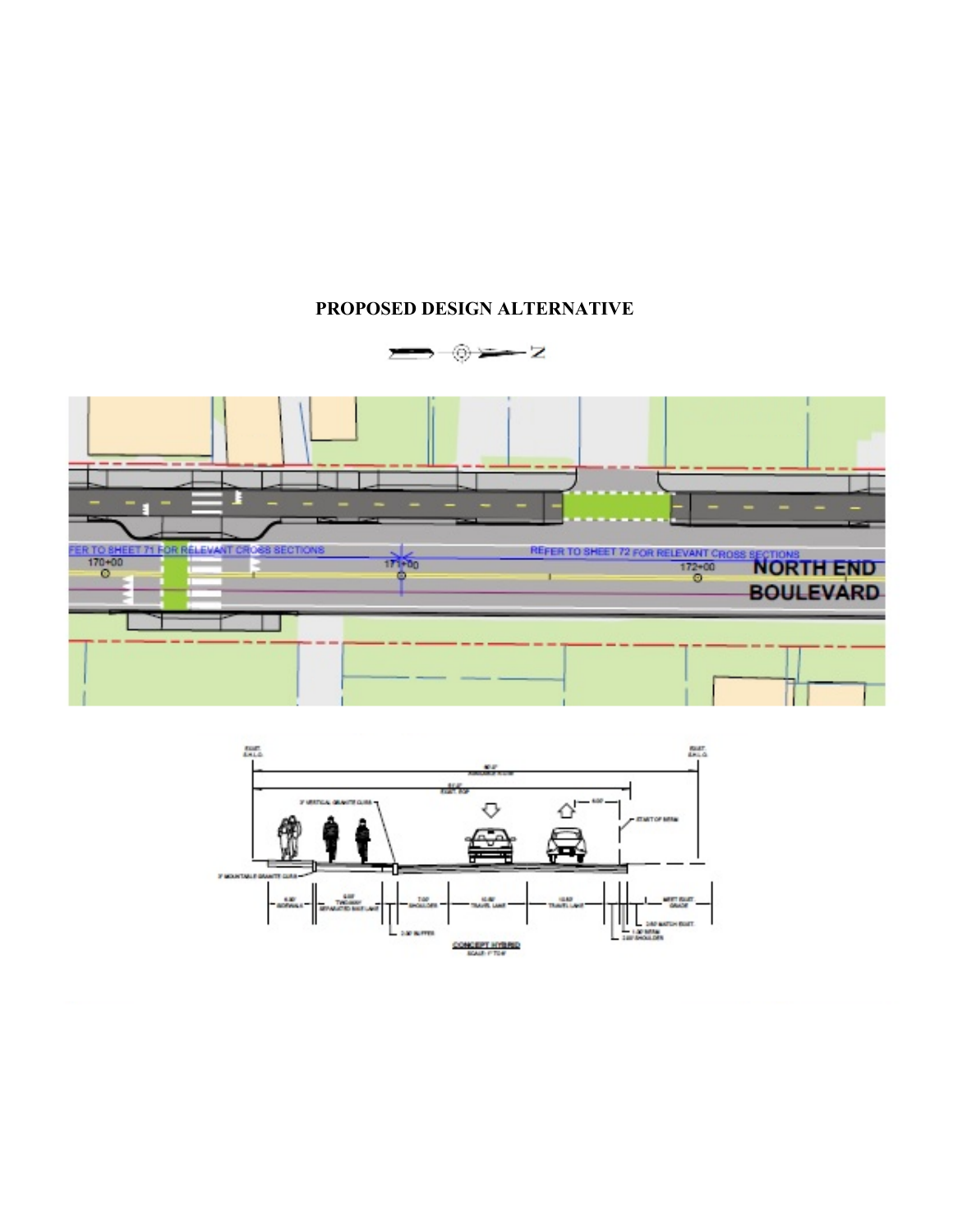## THE COMMONWEALTH OF MASSACHUSETTS MASSACHUSETTS DEPARTMENT OF TRANSPORTATION HIGHWAY DIVISION

### FEDERAL AID PROJECT

Salisbury, MA Resurfacing and Related Work on Route 1A Project File No. 607710

This sheet is provided for your comments. Your input is solicited and appreciated. You may e-mail comments directly to **DOTHighwayDesign@dot.state.ma.us** or you may mail this sheet with any additional comments to:

> Carrie E. Lavallee, P.E., Acting Chief Engineer MassDOT – Highway Division 10 Park Plaza, Boston, MA 02116-3973 Attn: Highway Design

Statements and exhibits intended for inclusion in the public meeting transcript must be emailed or postmarked no later than ten (10) business days after the meeting.

# **PLEASE TYPE OR PRINT LEGIBLY.**

| Address:<br><u> 1980 - Andrea Andrew Maria (h. 1980).</u> |  |
|-----------------------------------------------------------|--|
|                                                           |  |
|                                                           |  |